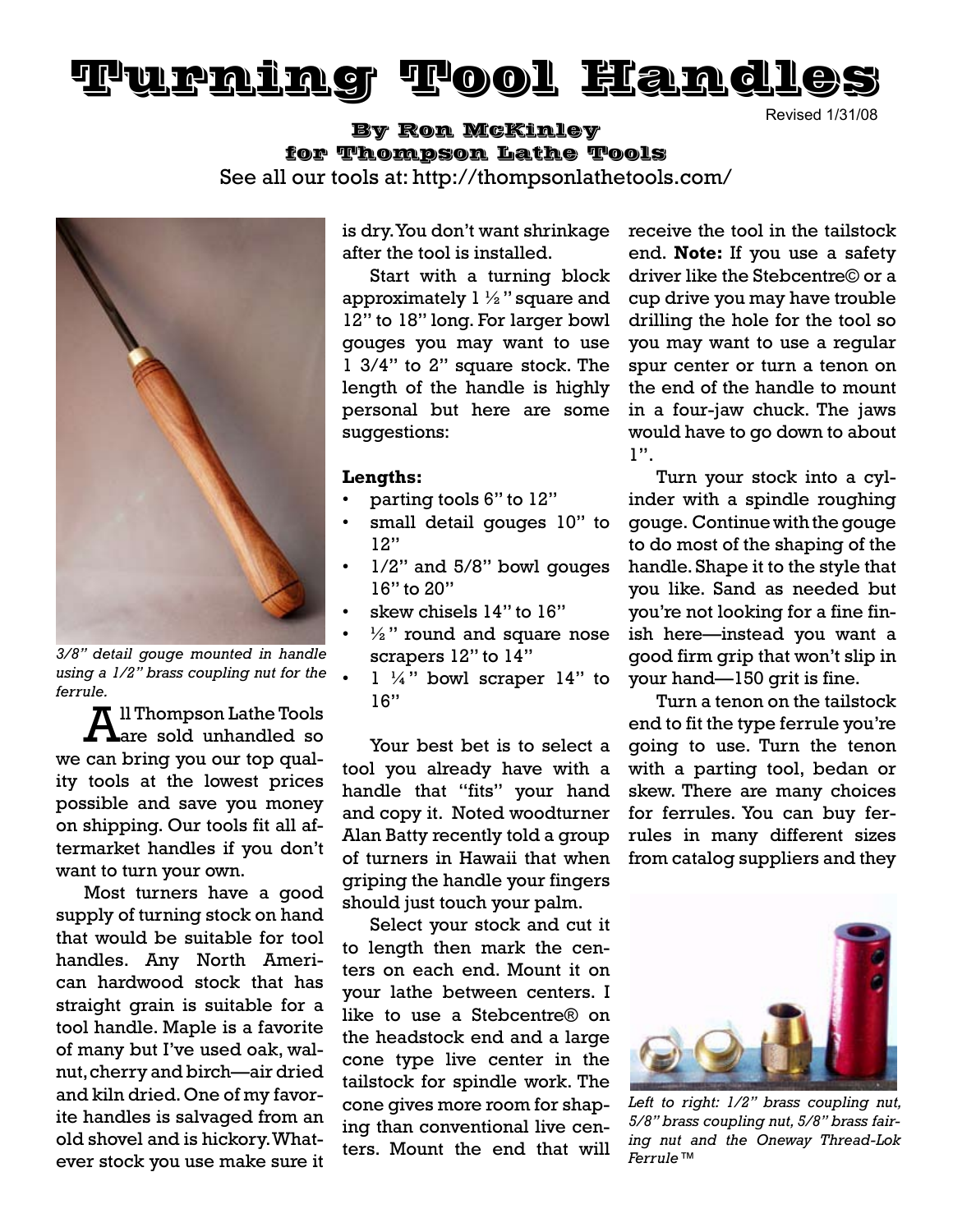generally come in copper or brass; go to your local Big Box store or hardware store and buy 1/2" or 5/8" brass coupling nuts used in copper pipe plumbing or copper fittings depending on the length you decide on. Other options for re-using a handle after a tool wears out is the Thread-Lok™ Ferrules by Oneway ([http://oneway.ca/](http://mysite.verizon.net/respwkup/stuff/id11.html) These are available from Oneway or any of the major turning catalogs such as [http://wood](http://woodturnerscatalog.com)[turnerscatalog.com](http://woodturnerscatalog.com) and [http://](http://packardwoodworks.com/) [packardwoodworks.com/](http://packardwoodworks.com/)

Once the tenon is turned to fit the ferrule you selected remove the piece and mount a Jacobs chuck on the tailstock with the appropriate size bit. A spur bit works well and helps you drill the hole straight. Mark the depth for the hole using a piece of masking or painters tape. Set your lathe speed at 500 rpm and slowly feed the bit into the stock and drill to the depth. The shanks of all our roundstock tools are turned down to fit standard sizes so drill to the depth of the shoulder where it has been turned down.

Remove the stock from the lathe and install the ferrule. If using a coupling nut turn the tenon slightly oversize and screw it on. The nut will cut its own threads. Depending on the ferrule and the fit you may want to use a little epoxy glue for "insurance." CA glue sets too quick for this application. After the glue dries remount it on the lathe and use a file to file off the ribs of the brass nut and turn it to a cylinder by holding a file on it with the lathe running about 1,000 rpm.

Add an oil finish if you like

but rub it out good with the lathe spinning.

Now you're ready to mount the tool to your new handle. The tool should be a tight fit but a few drops of epoxy glue will insure it won't come loose. Push the tool into the handle. If it won't go all the way hold the handle near the ferrule and use a dead blow hammer on the bottom of the handle to seat it all the way.

Mark a 5/16" wide line down the middle with a black marker and take it to your band saw. Cut down the inside line on each side of the mark to about 1 3/4".



*This is a safe way to make the ripping cuts in the dowel on a bandsaw.*



*This is a close-up view of the spindle detail gouge with a 3/8" shaft mounted to the handle with a 1/2" brass coupling nut.*

#### **Tools With Tangs**

For tools with tangs such as skews, scrapers, spindle roughing gouges and parting tools we have to use a different technique. All Thompson tools have a rectangular tang instead of a tapered tang which makes them easier to mount in a handle.

For this example we'll use the  $11/4$ " skew which has a  $1/2$ " tang. If we drill a 1/2" hole it won't fit due to the 5/16" thickness so we'll drill a 5/8" hole. This will leave some space we must fill in to strengthen the mounting. We'll do this by taking a regular 1/2" birch dowel from the hardware store (or you can turn your own). Cut a section about 3" long and put it in a wooden hand screw clamp.



*Results of the ripping cuts in the dowel. Discard the center piece and use the two half-round shims to give a good fit in the handle.*



*This is a mock-up I use to test the size of the shims I cut on the banddsaw. You may have to make several cuts to get them just right. The stock is a small piece of 1 1/4" maple dowel with a 5/8" hole drilled to a depth of 1 1/2".*